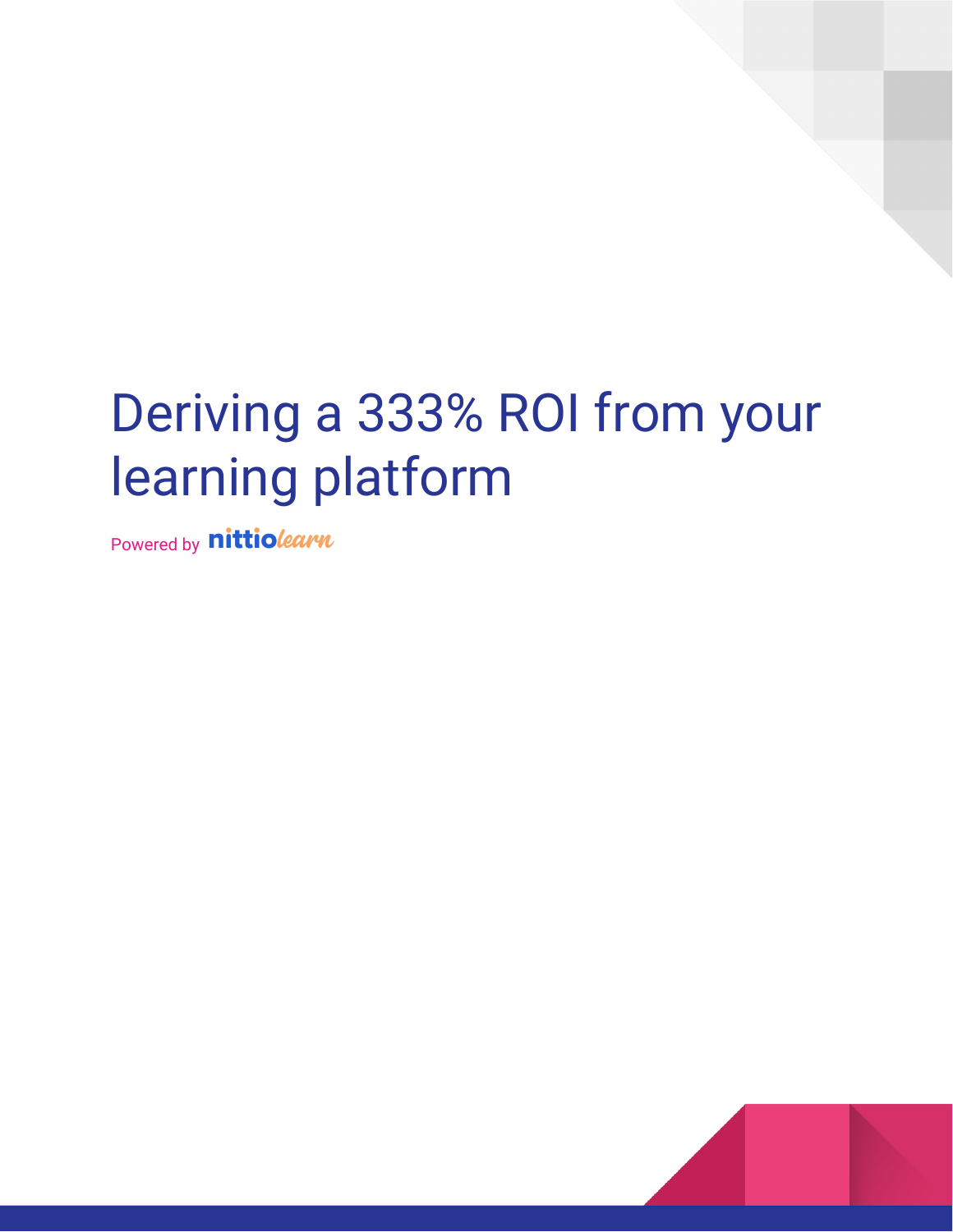# Overview

A leading e-commerce company relied heavily on its contact center workforce to deliver unmatched customer support for its customers. The company's customer experience served as one of their unique selling propositions and played a key role in helping them increase their market share while operating in a very competitive landscape.

The company worked with over 15 partner centers that employ over 5000 contact center agents on an ongoing basis with support in 5 languages. This gave them the ability to operate a decentralized customer support organization that was spread across the country, allowed them to localize their support model to each region and helped them keep their customer support organization running 24X7X365. The partner centers also provide them with the flexibility to expand their contact center workforce by up to 5X to support their seasonal promotional campaigns.

The company chose Nittio's augmented learning platform to transform how they onboarded and upskilled contact agents across their partner organizations. Their trainers used the platform to streamline their content creation and training delivery process. Their business leaders leveraged the platform to derive near real time insights that helped them measure and improve the quality and efficiency of their organization. The platform also enhanced the contact center agent's learning experience by improving the relevance of the training content to their roles and giving them the ability to access their training securely from any device of their choice.

Within 12 months of implementing Nittio's augmented learning platform, the company realized a 333% return on their investment by streamlining and improving the effectiveness of their learning programs.

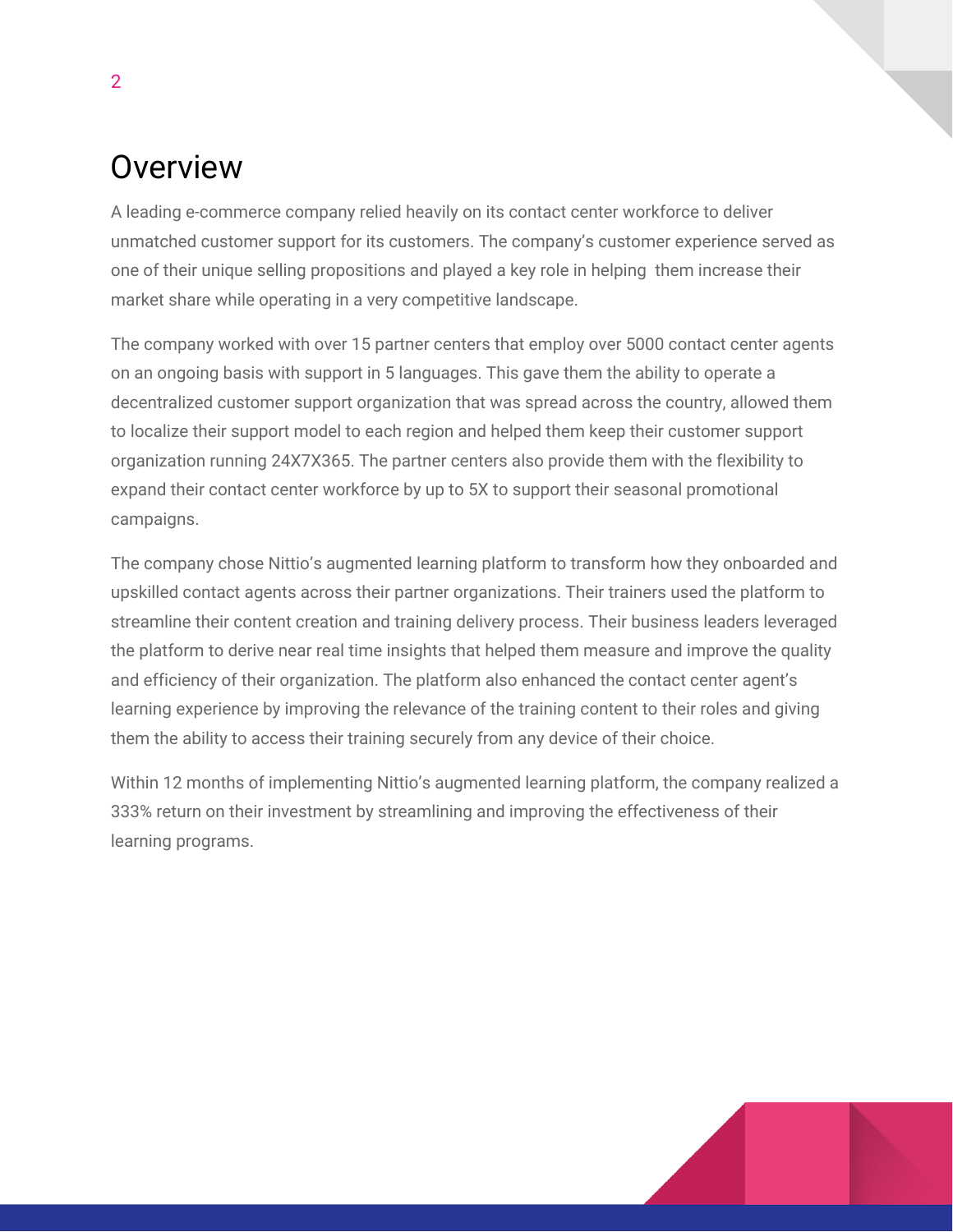# Key Challenges

There were primarily five key challenges that the company had to overcome in order to set up a nation-wide, decentralized customer support organization. These include:

## Creating a consistent experience

With every new partner, the company dealt with variance at different levels despite their robust partner screening and onboarding process. The quality of their customer support through each partner organization directly relied on the organization's ability to hire quality contact center agents and trainers, onboard agents in a short period of time and enable the agents on the company's products and policies. The company had established a strong learning team to help address these variances, standardize their learning process, and enable a distributed contact center workforce that offered a consistent experience for its customers across the country.

# Localizing support by region and customer type

Operating a nation-wide customer support organization required the company to tailor their customer support for each region and customer type. In a country as diverse as India, the company witnessed that the purchasing patterns, modes of payment, the reason for returns, and the preferred language for support all varied significantly from region to region. Assimilating all of these learnings and translating them into dynamic learning programs for their agents was key to sustaining their growth and creating an exceptional experience for their customers.

# Managing attrition effectively

Given the strong demand for highly competent contact center agents, the company witnessed over 30% attrition in their contact support organization. This required them to ensure there was a sharp focus on hiring quality contact center talent, minimize hiring errors and manage a sharp rise in talent requirements during peak periods. The company relied on a mix of their own talent acquisition team and their partner organizations' teams to manage this effectively.

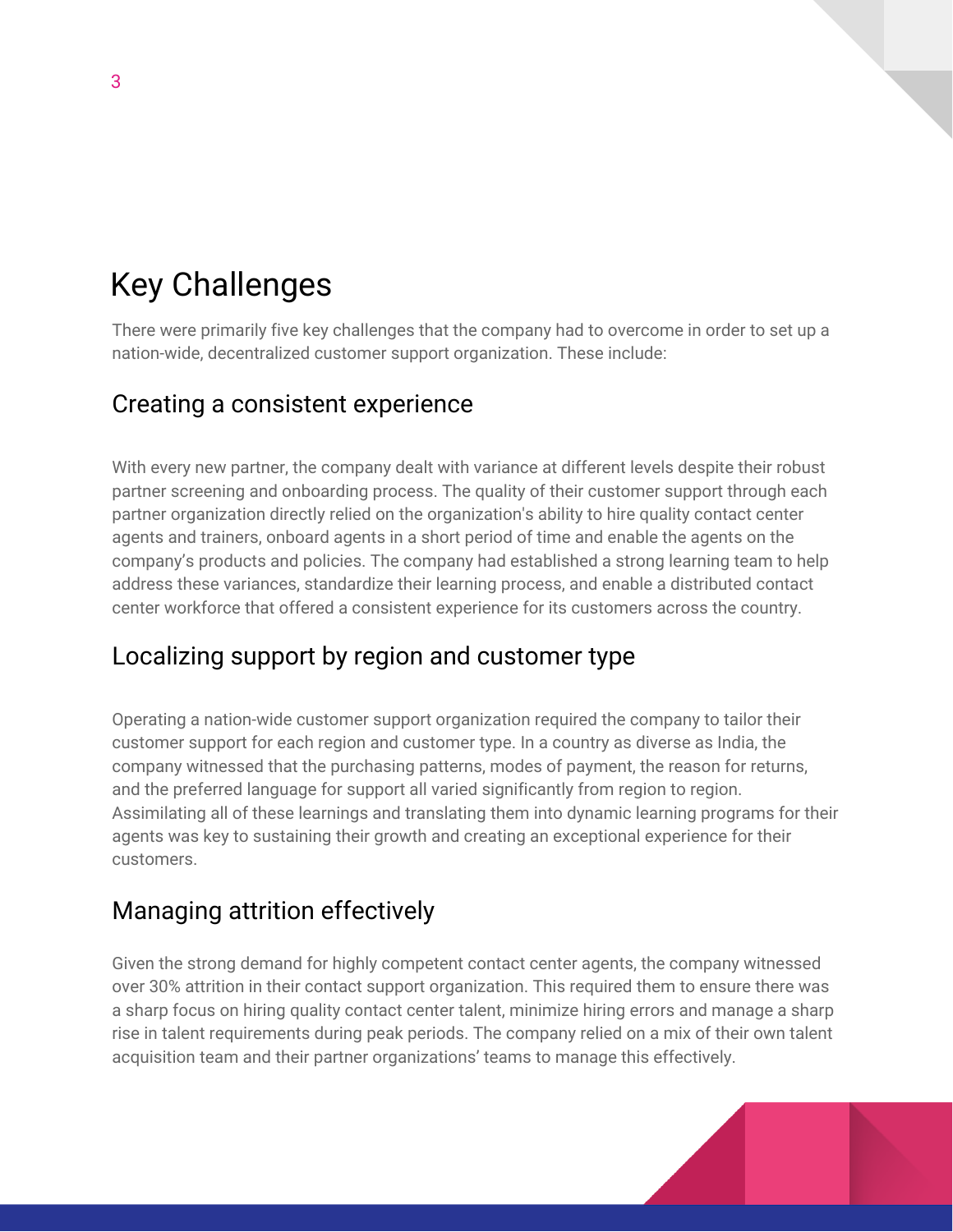# Ensuring rapid and effective onboarding

Managing a world-class customer support organization with a high attrition required a strong onboarding program that ensured a rapid and effective onboarding process for their distributed contact center workforce. This required them to create standard training programs that built-in adequate customizations for each partner organization and help them improve the first 30-day performance and productivity of their contact center agents.

# Monitoring key metrics across stakeholders

Running a high-performance customer support organization required near real-time visibility into key operational metrics across stakeholders in the organization. It was imperative to ensure that their business leaders, HR managers, and learning managers across the company viewed the same metrics, worked in tandem to exceed their benchmarks, and rapidly evolved how they were measuring and improving their performance against key metrics. The company placed strong emphasis on ensuring they tracked all critical metrics across their organization and empowered key stakeholders with the ability to derive instant feedback about their team's performance.

In order to address these challenges effectively, the company was looking to implement a robust learning platform that augmented their learning process and helped them improve their learning efficiency.

# Our Solution

With Nittio's augmented learning platform, the company was able to successfully create a robust learning framework and streamline learning across its partner organizations by:

# Building immersive learning content



Creating learning content was a time consuming, effort-intensive process, and one that relied on a few experts who specialized in using popular content authoring tools. With Nittio, the company democratized content authoring and enabled their functional,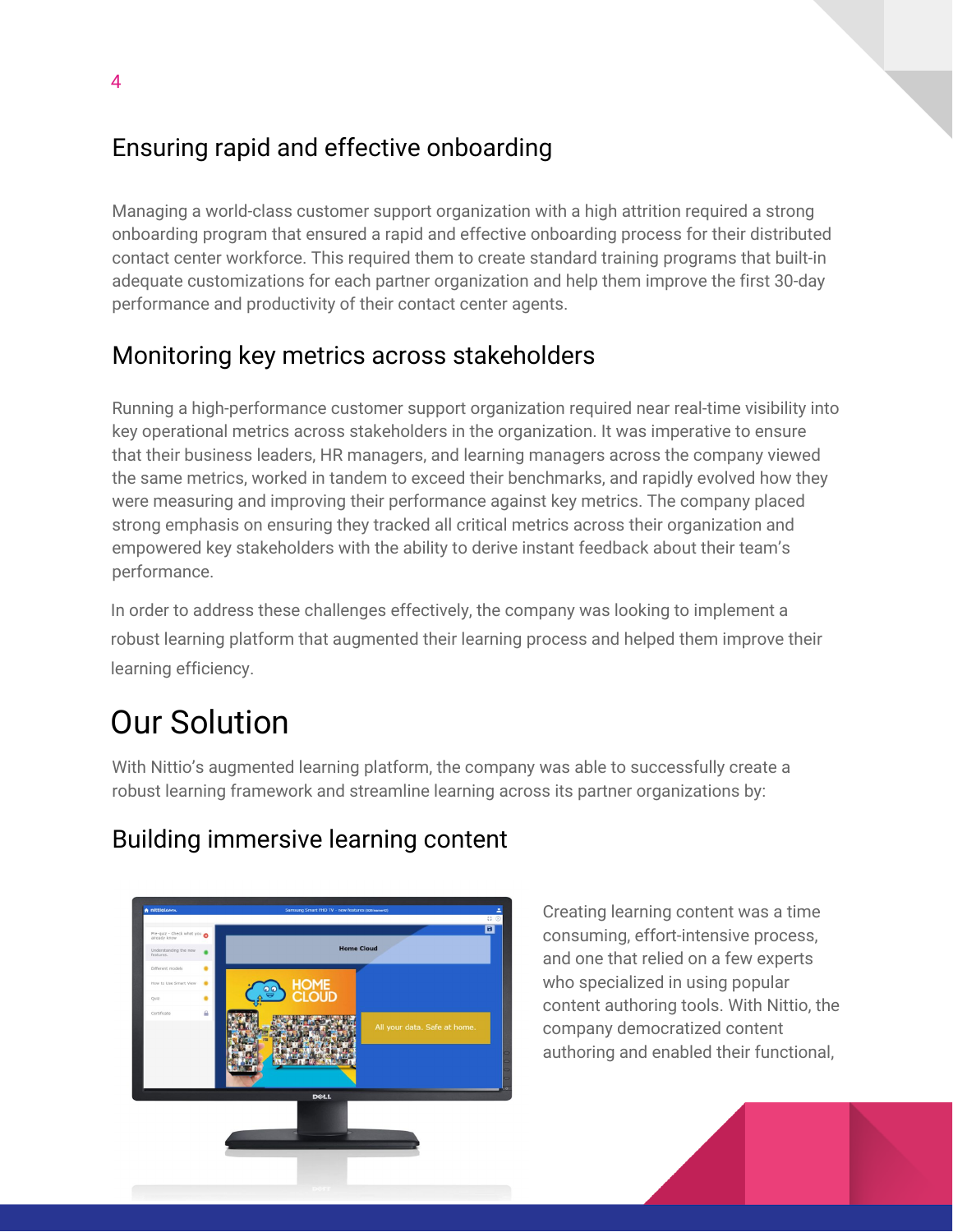operational, and technical trainers to build their own content without any external help or sophisticated tools. Its rich library of responsive templates, ability to import slides/videos/documents, automated voice over and a host of other features simplified the content creation process and enabled their trainers to build immersive learning content within minutes.

## Localizing content by region



Nittio enables trainers to translate their learning content in over 100 languages (with a single click), add automated voice over and/or their own recorded voice to training, build workflow simulations, and assign courses through rule-based assignments.

#### Create dynamic learning programs:



Trainers were able to use Nittio's flexible course builders to stitch together multiple learning content into a course. This is particularly helpful in creating learning programs (eg. New Hire Onboarding) that usually span over several days and should be paced to suit the learner's skill level. Trainers could use the flexible course builder to

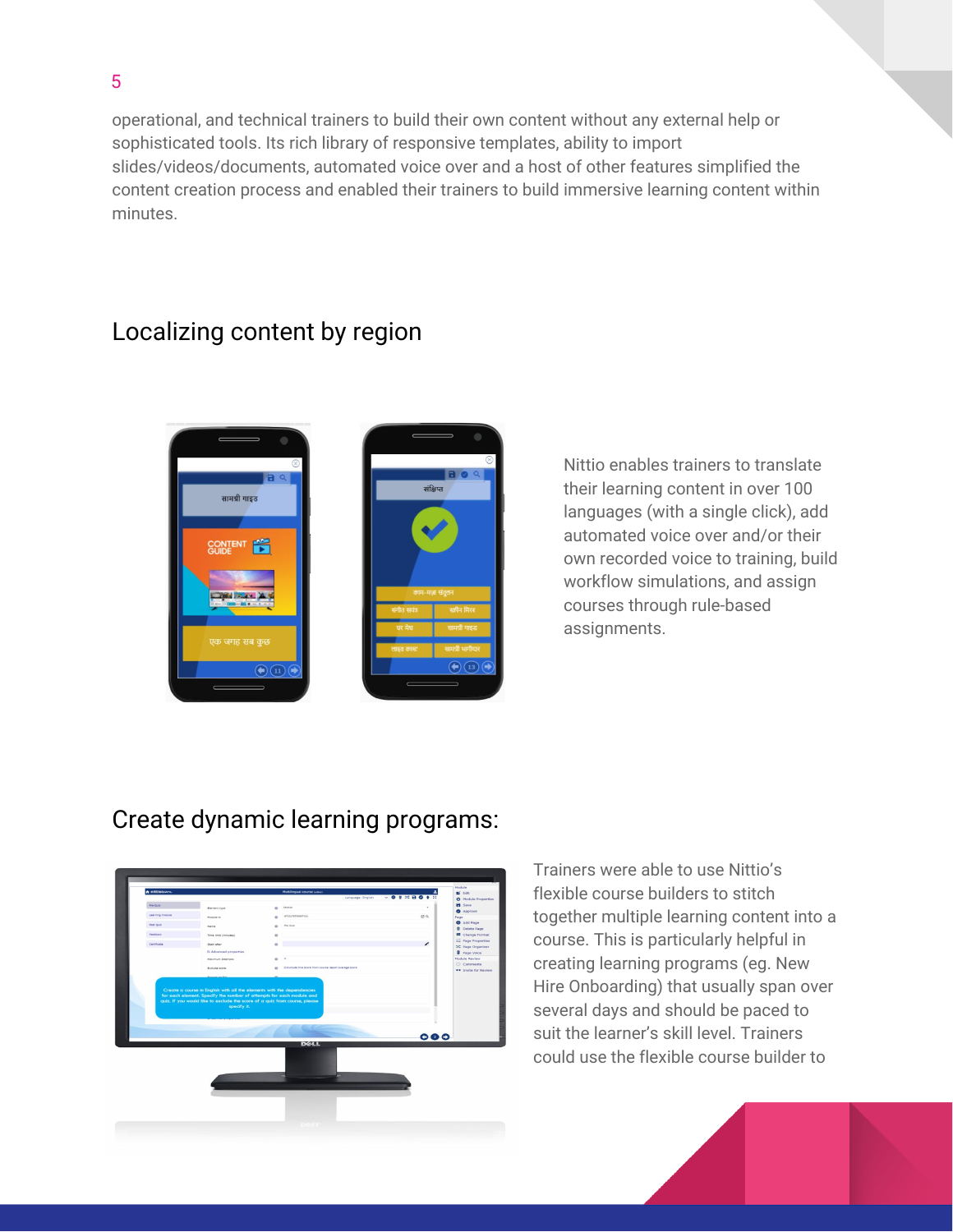dynamically measure prerequisite completion status ( eg. Completion of specific courses, scores in a quiz, etc), activate specific course modules, and allow learners to progress to the next level only when they satisfy the necessary criteria for the course. The flexible course builder also allowed them to define pre-assessment to objectively measure the quality of incoming agents and post-assessment quizzes to measure the efficacy of their learning programs.



#### Transforming how agents learn

A key shortcoming of most conventional learning management systems comes from the modest learning experience that they provide for the learners. With Nittio, the company was able to make learning an easy and immersive experience for its associates, without compromising on the security. Associates could access and complete their courses from any device of their choice and could

seamlessly toggle between their devices. Trainers were able to automate the distribution of the right content to the right agent based on their region, location, function, designation, grade, and role. They were also able to certify learners when they completed a course, define validity for these certificates, and re-assign refresher courses on the expiration of the certificates. More importantly, trainers could make modifications to their courses and notify these changes to the learners with our hot updates feature. All of this was powered by Nittio's robust security features that include two factor authentication, in addition to preventing unwanted copy/download of training content into the associate's device.

# Deriving deep, meaningful insights



Given a strong data-driven approach to running their operations, the company was able to create role-specific dashboards for their key stakeholders like business leaders, HR Managers, training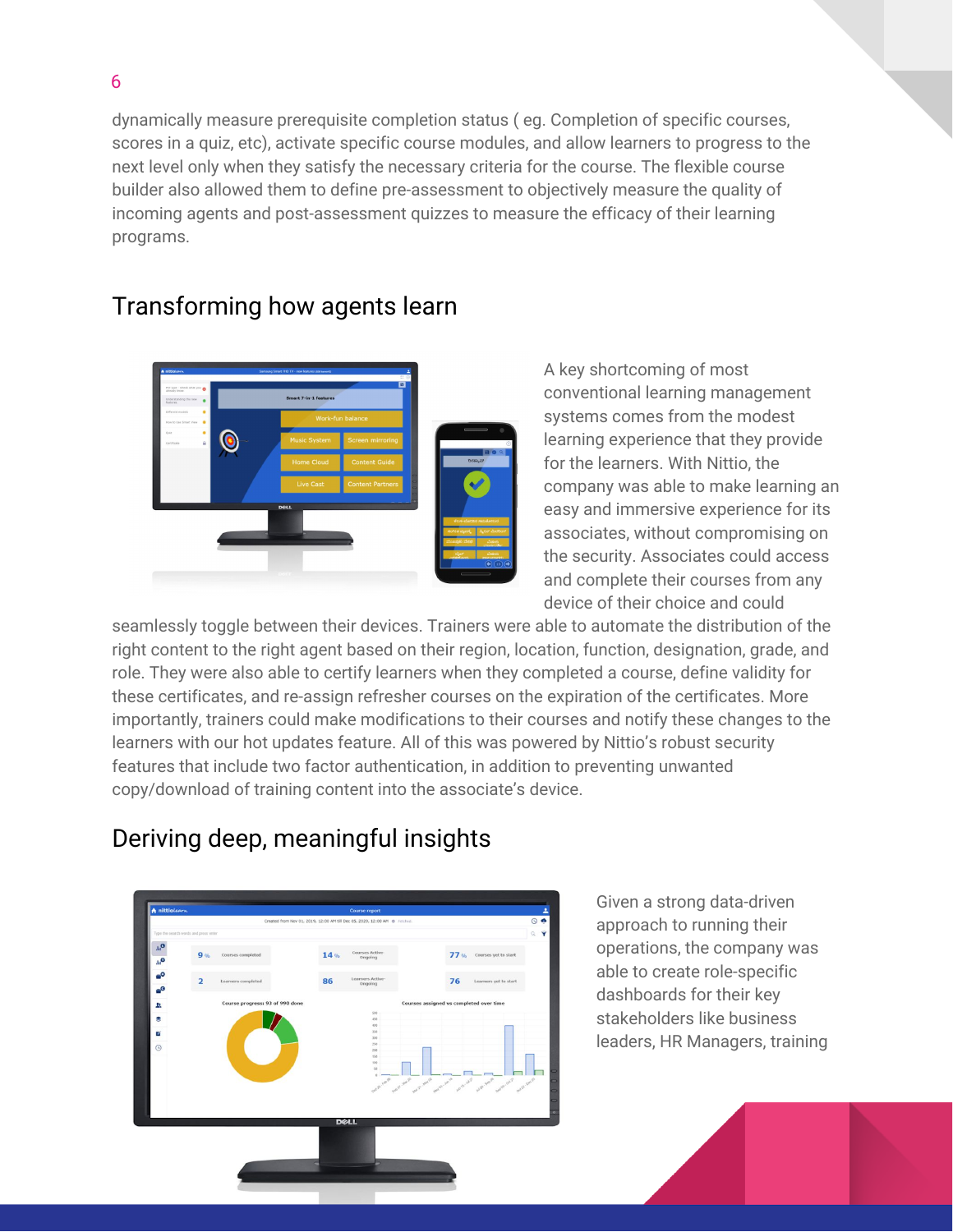managers, and key partner organization stakeholders. Our intuitive dashboards provide them with the ability to measure key metrics like workforce strength, current skill level, estimated 30-day skill level, cross-skilling opportunities, adoption, learning efficacy, etc and allow them to drill-down by partner organization, region, location, function, designation, grade, and role to gain deeper insights into these metrics. This allowed them to track and impact all the key metrics that mattered, in real-time.

# **Outcomes**

With Nittio's augmented learning platform, the company was able to measure key metrics pertaining to their learning programs, improve their learning effectiveness and derive efficiency gains. Within the first 12 months, the company was able to realize a total savings of \$ 1.36mn across their 17000 agents onboarded. This helped them realize a cumulative ROI of 333% from the learning platform.

## Improve 0-30 day productivity

The company onboarded over 17000 contact center agents in the first 12 months and realized an average return of \$59.5/associate from productivity gains.

| Onboarding period<br>(Days) | Productivity/FTE<br>(without Nittio) | Productivity/FTE<br>(with Nittio) | \$ Savings/FTE |
|-----------------------------|--------------------------------------|-----------------------------------|----------------|
| $1 - 5$                     | O                                    | 0                                 | \$0            |
| $6 - 10$                    | 0                                    | 0                                 | \$0            |
| $11 - 15$                   | 0                                    | 2.25                              | \$14.5         |
| $16 - 20$                   | 1                                    | 3.95                              | \$18.8         |
| $21 - 25$                   | 2.5                                  | 4.35                              | \$11.8         |
| $26 - 30$                   | 2.5                                  | 4.75                              | \$14.4         |
| Total                       | 6                                    | 15.3                              | \$59.5         |